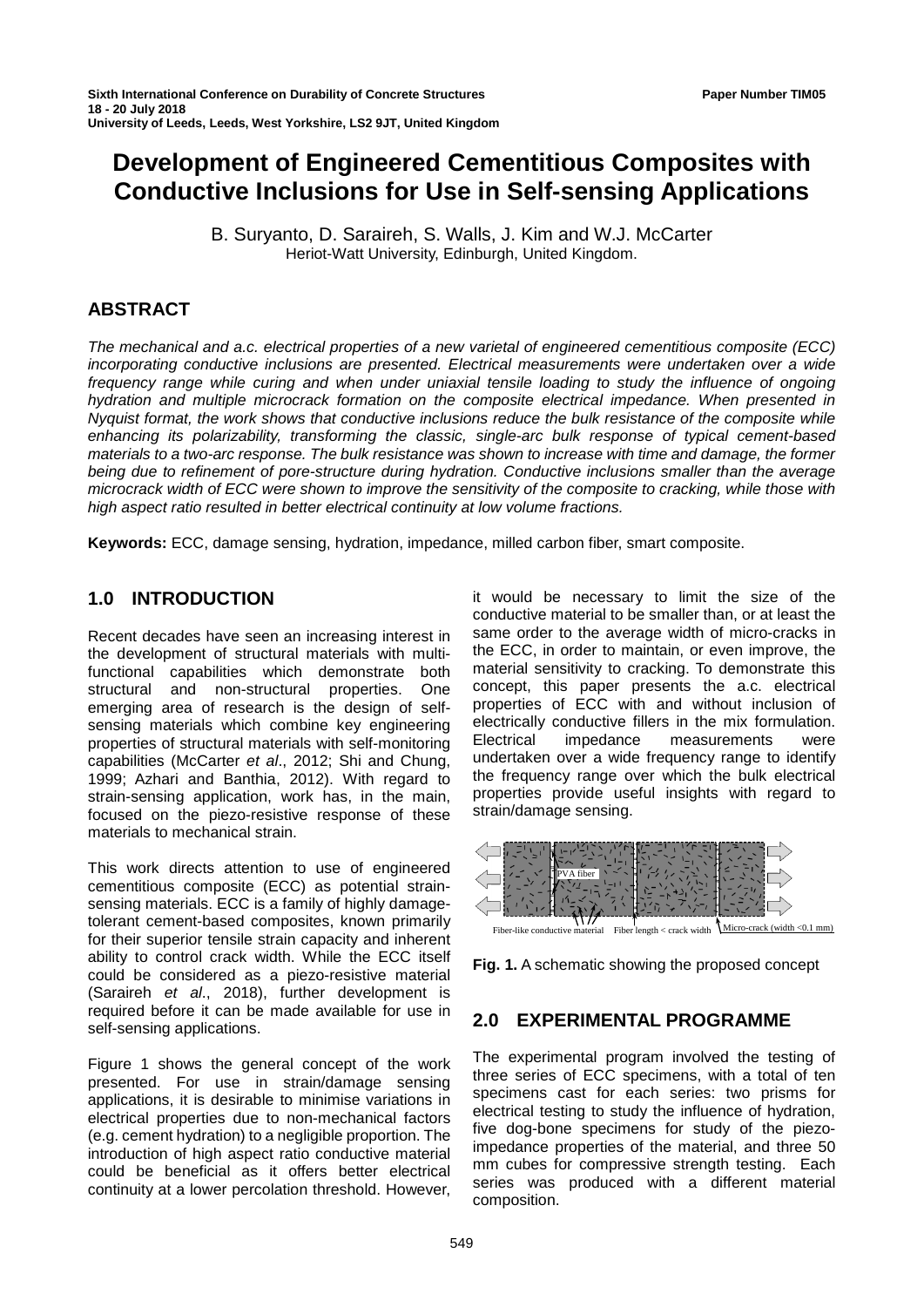#### **2.1 Materials**

Three different ECC mixes were prepared within this study: a control mix following the normal ECC mix developed by Suryanto *et al.* (2016a); a second mix incorporating conductive sand (CS) as the main aggregate filler; and a third, hybrid mix incorporating both conductive sand and recycled, milled carbon fiber (CS-MC) inclusions. The mix details are presented in Table 1, together with the mean 28-day compressive strength (*F*28) determined on 50 mm cubes.

| Table 1. ECC mix used in the testing programme |  |  |  |  |
|------------------------------------------------|--|--|--|--|
|------------------------------------------------|--|--|--|--|

| Material          | Weight per unit volume ( $kg/m3$ ) |       |       |  |
|-------------------|------------------------------------|-------|-------|--|
|                   | Mix 1                              | Mix 2 | Mix 3 |  |
| CEM <sub>I</sub>  | 454                                | 393   | 388   |  |
| Fly-ash           | 818                                | 707   | 699   |  |
| Silica sand       | 273                                |       |       |  |
| Conductive sand   |                                    | 511   | 505   |  |
| <b>PVA fibers</b> | 26                                 | 26    | 26    |  |
| MC fibers         |                                    |       | 18    |  |
| <b>HRWR</b>       | 4.54                               | 4.47  | 6.67  |  |
| $F_{28}$ (MPa)    | 51.8                               | 41.0  | 47.9  |  |

CEM I 52.5N cement to BS EN197-1(2011) and fine fly-ash (Superpozz SV80), at a fly-ash-to-cement (FA/C) ratio of 1.8, were used as the primary binder, with the water/binder ratio kept constant at 0.28 by weight across all mixes. The oxide composition of the FA is presented in Table 2. The aggregate used in the control mix (Mix 1) was fine silica sand with a mean particle size of 120 μm, added at a sand-to-cement ratio of 0.6 by weight. In Mixes 2 and 3, this ratio was increased to 1.3 and the silica sand was replaced by conductive quartz sand (Conductag®, provided by Boud Minerals) with a mean particle size of 275 μm. The quartz sand was supplied with a proprietary conductive carbon resin.

|  |  | Table 2. Oxide analysis of the fly ash |
|--|--|----------------------------------------|
|--|--|----------------------------------------|

|  |  | $\overline{SiO_2}$ Al <sub>2</sub> O <sub>3</sub> Fe <sub>2</sub> O <sub>3</sub> CaO MgO Na <sub>2</sub> O <sub>eq</sub> SO <sub>3</sub> LOI |  |
|--|--|----------------------------------------------------------------------------------------------------------------------------------------------|--|
|  |  | 52.7 26.6 5.6 2.4 1.2 1.7 0.33 < 2.0                                                                                                         |  |

All three mixes were reinforced with polyvinyl alcohol (PVA) fibers (REC15, Kuraray) at a fixed volume fraction of 2%. The PVA fibers had a mean diameter of 39  $\mu$ m and length of 12 mm, and a mean tensile strength of 1.6 GPa and tensile strain capacity of 6.5%. The fibers were supplied with a 1.2% (by weight) proprietary oiling agent to reduce excessive bonding with the cement matrix. In addition to the PVA fibers, milled carbon (MC) fibers (supplied by ELG Carbon Fibre) were added in Mix 3 at a dosage of 1% by total volume, to maximize the amount of conductive fillers within the ECC matrix. The MC fibers had an average diameter of 7.5 µm and length

of  $~100$ μm. To aid fiber dispersion, a polycarboxylate<br>high-range water-reducing admixture (Master high-range water-reducing admixture Glenium ACE499) was used at a dosage of, respectively, 1%, 1.15% and 1.7% by weight of cement for Mixes 1, 2 and 3.

## **2.2 Fabrication and curing**

A Hobart planetary motion mixer with 10-litre capacity was used to prepare the specimens. The prisms for electrical testing were cast in polystyrene molds with internal dimensions of 40x40x160 mm (Fig. 2(a)). Prior to casting, two 45×65×2 mm (thick) perforated stainless steel electrodes were placed in the mold at 140 mm spacing. The electrodes had 10 mm diameter holes drilled at 15 mm staggered pitch to allow for infiltration of ECC slurry when being poured into the mold. The dog-bone shaped specimens were cast in Perspex molds with dimensions shown in Fig. 2(b), while the cubes were cast in a standard 3 gang steel mold.



**Fig. 2.** Dimensions of prismatic specimen for hydration study and dog-bone shaped specimen for piezo-impedance study. All dimensions in mm

After mixing, the ECC slurry was poured in the respective molds and the top surfaces tamped gently to ensure adequate filling. Any excess material was removed and the top surface leveled using a spatula. All specimens were then covered with polyethylene sheeting and placed in a temperature-controlled laboratory (21 $\pm$ 1°C, 55 $\pm$ 5% RH). The specimens were demolded after 24h and then submerged in water in the same laboratory environment until required for testing.

## **2.3 Electrical property measurements**

A Keysight E4980AL LCR meter was used to perform a logarithmic sweep over the frequency range 20Hz– 1MHz at 20 frequency points per decade, with a constant signal voltage of 350 mV. In the hydration study, a Solartron 1260 frequency analyser operating in voltage drive mode at the same signal amplitude was also used to obtain the impedance response of the prismatic specimens over a wider frequency range, viz. 1Hz–10MHz.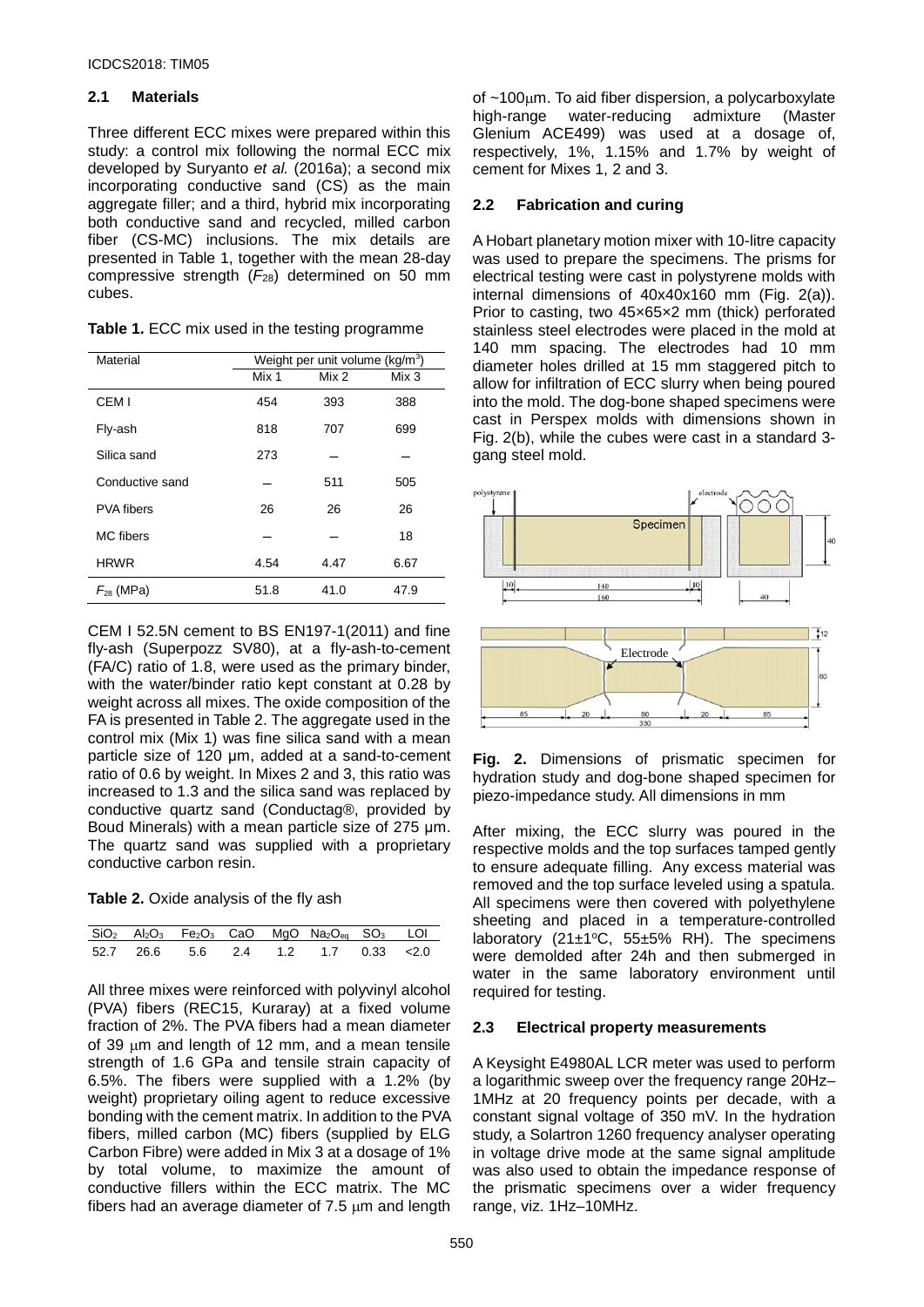Connection to the LCR/frequency analyser was by means of short, individually screened coaxial cables which were connected to the electrodes in the test specimen in two-point mode. During the curing period, wire electrodes were attached at opposing ends of the central neck of the dog-bone specimens for electrical testing. The wires were coated with a metallic silver paint to ensure intimate contact with the specimen surface.

Tensile testing was performed using a 100kN 4206 Instron. Each dog-bone shaped specimen was firstly secured in place at both ends using pneumatic grips and loading was then performed under a displacement rate of 0.5 mm/min. Tensile stresses were determined from load cell readings installed in the Instron, while tensile strains within the central bone-neck region were obtained from the average of two linear variable displacement transducer readings. The two LVDTs were clamped at the opposing ends of the central neck using a pair of plastic mounting blocks. A USB data acquisition system was used to acquire readings from the Instron and LVDTs at a rate of 1 Hz.

In addition to stress and strain readings, sample impedance was continuously monitored on a 3 second continuous loop until failure. For this, the LCR meter was operated at 3 frequency points per decade at 13 spot frequencies over the frequency range 100Hz–1MHz: 100 Hz, 200 Hz, 500 Hz, 1 kHz, 2 kHz, 5 kHz, 10 kHz, 20 kHz, 50 kHz, 100 kHz, 200 kHz, 500 kHz and 1 MHz. This sweep measurement was undertaken automatically using a LabVIEW virtual instrument which was also used to display and acquire impedance data during testing.

# **3.0 TEST RESULTS AND DISCUSSION**

## **3.1 Impedance Response during Curing**

The impedance spectra obtained from the LCR meter at 28- and 91- days curing are presented in Fig. 3(a)– (c) in solid and dashed lines, with frequency increasing from right-to-left (20Hz-1MHz) across the plots. Also presented in the figure are data markers representing the impedance spectra in the frequency range 1Hz–10MHz obtained from identical specimens using the Solartron 1260 impedance analyser at 91-days curing. For reasons of clarity, every second data marker is highlighted.

With reference to Fig. 3(a), it is evident that plain ECC displays a classic impedance response, comprising a semi-circular arc forming the left-hand (highfrequency) side of the plot and a spur forming the right (low-frequency) side resulting from the polarisation at the electrode/specimen interface (McCarter and Brousseau, 1990; McCarter *et al*., 2015). The lowfrequency end of the arc and the spur form an intermediate *U-shaped* valley which is typical of a cementitious system containing a small volume of



**Fig. 3.** Impedance response at 28- and 91-day curing: (a) ECC; (b) ECC+CS and (c) ECC+CS+MCF1%.

unburnt carbon from the fly ash (McCarter *et al*., 2004; Suryanto *et al*., 2017a). The intercept of the low frequency end of the arc with the real x-axis gives the bulk resistance. It is apparent from Fig. 3(a) that the bulk resistance increases approximately two-and-a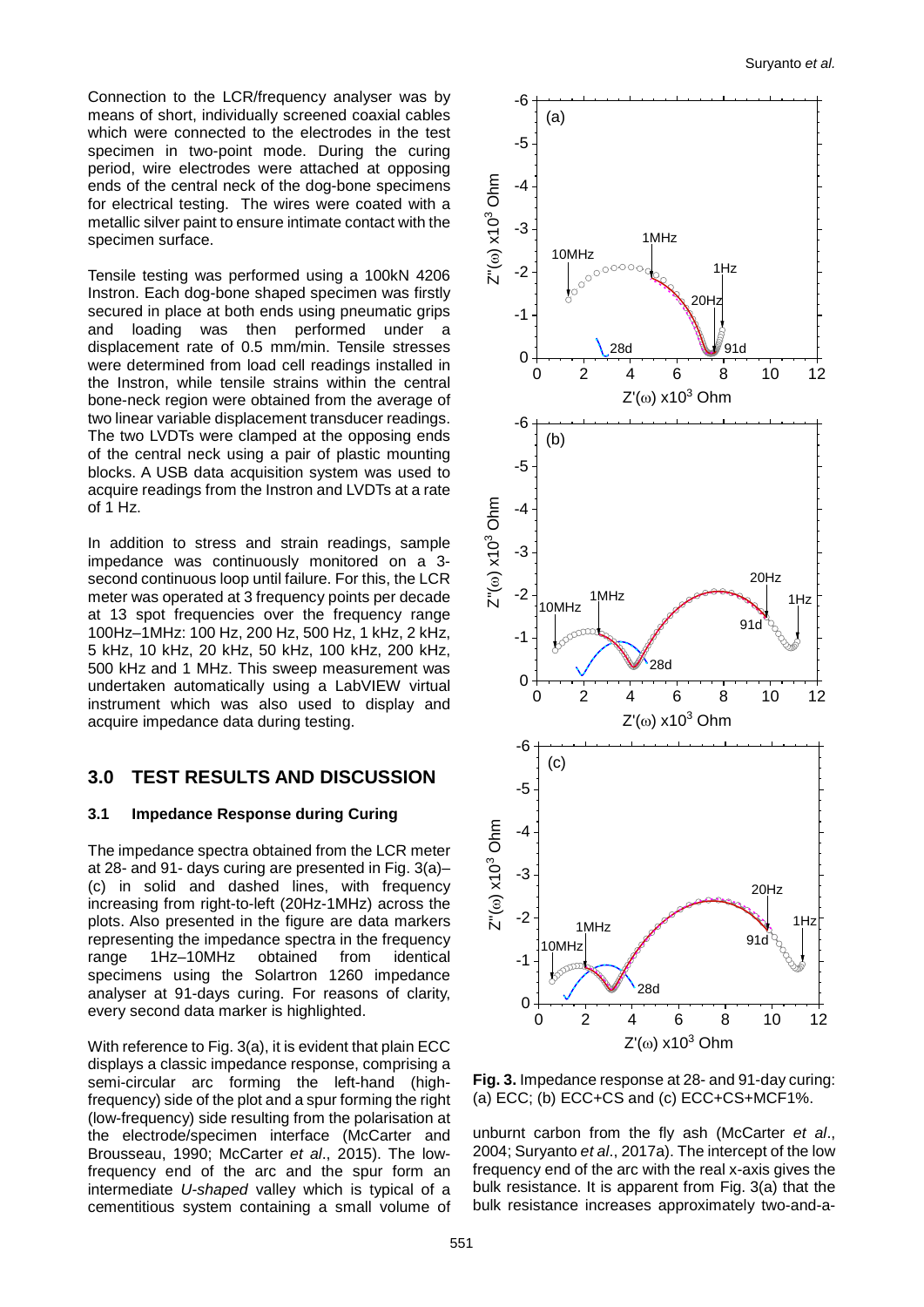half fold from ~2.9kΩ at 28-days to ~7.3kΩ at 91-days curing. This is a direct result of continuous refinement of ECC pore structure resulting from ongoing hydration and pozzolanic reactions.

Figure 3(b) presents the corresponding impedance<br>spectra obtained from ECC+CS specimens obtained from ECC+CS containing ~22% conductive sand (carbon powder coated sand) by volume (Mix 2). When compared to the plain ECC, it is evident that the addition of conductive filler transforms the overall impedance response from a *single-* to *double-* bulk-arc response, with the electrode spur still present on the right-hand side of the plot despite being less prominent. It is postulated that the intermediate arc is part of the bulk response and is influenced by induced polarisation at carbon-matrix interface, which is not dissimilar to the interfacial polarisation recently found at the steelmatrix interface within the same composite (Suryanto *et al*., 2016b), while the high-frequency arc represents the bulk composite (Mason *et al*., 2002). Hence the cusp-point between the high-frequency arc and the intermediate arc can be considered as the bulk resistance of the ECC-CS composite (Wansom *et al*., 2006).

With reference to Fig. 3(b), it could be inferred that continuing hydration and pozzolanic reaction still have a notable effect on bulk resistance and overall sample impedance, as indicated by the displacement of the entire spectrum to the right. Regarding the bulk resistance, this was found to increase approximately 2.2 times from ~1.9 k $\Omega$  at 28-days to ~4.1 k $\Omega$  at 91days. While the bulk resistance of Mix 2 is lower than that of Mix 1, the increase in bulk resistance indicates that the amount of conductive filler used in this study was still insufficient to eliminate the influence of hydration and pozzolanic activity. This could be attributed to the fact the amount of conductive sand used herein was still below the percolation threshold which, for spherical particles, is in the order of  $~130\%$ (Garboczi and Bentz, 1996; Consiglio *et al*., 2003). Thus it could be expected that the conductive sand is still well suspended in the cement matrix and as such, conduction through the composite would be via conductive sand and matrix in series, with the latter being affected by cement hydration.

The impedance response of ECC incorporating conductive sand (CS) at a volume fraction of ~22% and milled carbon fibres (MCF) at a volume fraction of 1% (Mix 3) is presented in Fig. 3(c). Similar overall response and features to those displayed in Fig. 3(b) can be observed, although it is evident from Fig. 3(c) that the addition of milled carbon fibres into the composite results in an increase in the size of the intermediate arc and in a better arc definition, together with a further displacement of the bulk cusppoint to the left. This would imply the contribution of the fibres through conduction via either conductive fillers (CS and MCF) in contact or conductive fillers and matrix in series (McCarter *et al*., 2007). However, cement hydration and pozzolanic reaction still have considerable influence, increasing the bulk resistance ~2.5 times from ~1.2 kΩ at 28-days to ~3.1 kΩ at 91days.

#### **3.2 Tensile stress-strain response**

Figure 4(a)-(c) present representative tensile stressstrain responses from all mixes, together with an example of longitudinal strain profiles during the loading process, obtained using the digital image correlation technique (Suryanto *et al*., 2017b).



**Fig. 4.** Tensile stress-strain response: (a) ECC; (b) ECC+CS and (c) ECC+CS+MCF1%.

It is evident from Fig. 4(a) and (b) that the increase in aggregate proportion  $(-10\% \text{ to } -22\%)$  and size (100  $µm$  to 275  $µm$ ) only slightly altered the post-cracking response of the composite, with a slight reduction in tensile strength apparent in Mix 2. Nevertheless, Mix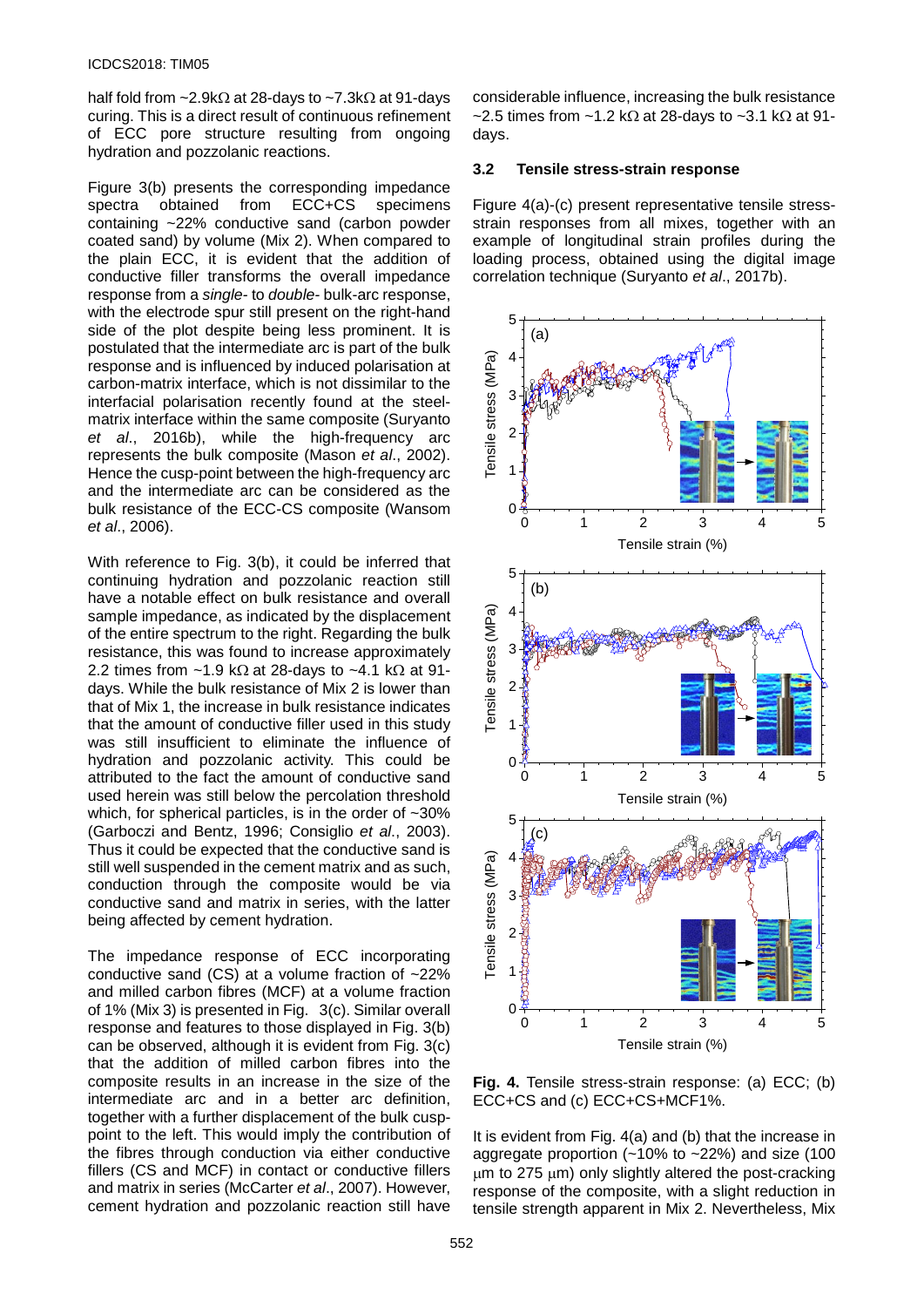2 still displays the unique strain-hardening properties of ECC, achieving a mean tensile strain capacity of ~3.8% and a mean tensile strength of ~3.7MPa and a slight increase in tensile strain capacity. Mix 3 (Fig. 4(c)) displays as good as, if not better, tensile strain-hardening property than the other two mixes.

#### **3.3 Piezo-impedance response**

Figure 5(a)–(c) present representative impedance response of the dog-bone specimens produced from, respectively, Mixes 1, 2 and 3 during tensile loading. For reasons of clarity, only the response for every 1% of strain and the one prior failure were plotted. The cusp points and respective strain values are highlighted with an arrow. As before, frequency increases from right to left across the plot.

It is evident from the impedance spectra of Mix 1 displayed in Fig. 5(a) that tensile straining results in a progressive displacement of the plot to the right and an increase in the diameter of the primary arc, resembling the influence of hydration and pozzolanic reaction, as observed earlier in Fig. 3(a). In this instance, however, the increase in sample impedance is as a direct result of the formation and widening of multiple micro-cracks, rather than due to refinement in pore structure from hydration. The bulk resistance increases by ~4.6 times from ~8.5 k $\Omega$  at the start of testing to  $~\sim$ 39 kΩ just before failure.

With reference to the impedance spectra of Mix 2 (ECC+CS) presented in Fig. 5(b), it is apparent that tensile straining also results in a translation of the spectra to the right albeit at a much smaller magnitude in comparison. Over 4% tensile straining, the bulk resistance increases by a factor of slightly less than two, from ~4.3 kΩ at the start of testing to  $~\sim$ 7.5 k $\Omega$  just before failure. The slight increase in bulk resistance with increasing strain could be attributed to partial crack bridging by the conductive sand, which is not dissimilar to the influence of crack-bridging conductive fibres reported by Hou and Lynch (2005). Whilst the use of high volume fraction of coarse conductive sand does not significantly alter the strainhardening properties of the material (see Fig. 4(b)), it reduces the sensitivity of the composite to cracking and, as such, its use in ECC should be explored in other added-function applications.

Fig. 5(c) presents the impedance spectra of Mix 3 (ECC+CS+MCF1%) at various levels of tensile strain (viz, 0–4.3%). It is interesting to note that tensile straining, once again, results in a progressive rightward displacement of the entire spectra. Unlike Mix 2, however, tensile straining also results in an increase in the diameter of the intermediate arc and a progressive upward movement of the cusp point along the y-axis. The increase in the diameter of the intermediate arc would indicate the increasing influence of interfacial polarisation at the carbonmatrix interface with increasing material strain. This



**Fig. 5.** Piezo-impedance response: (a) ECC; (b) ECC+CS and (c) ECC+CS+MCF1%

part, attributed to the presence of milledcarbon fibres in which their length is greater than the crack width.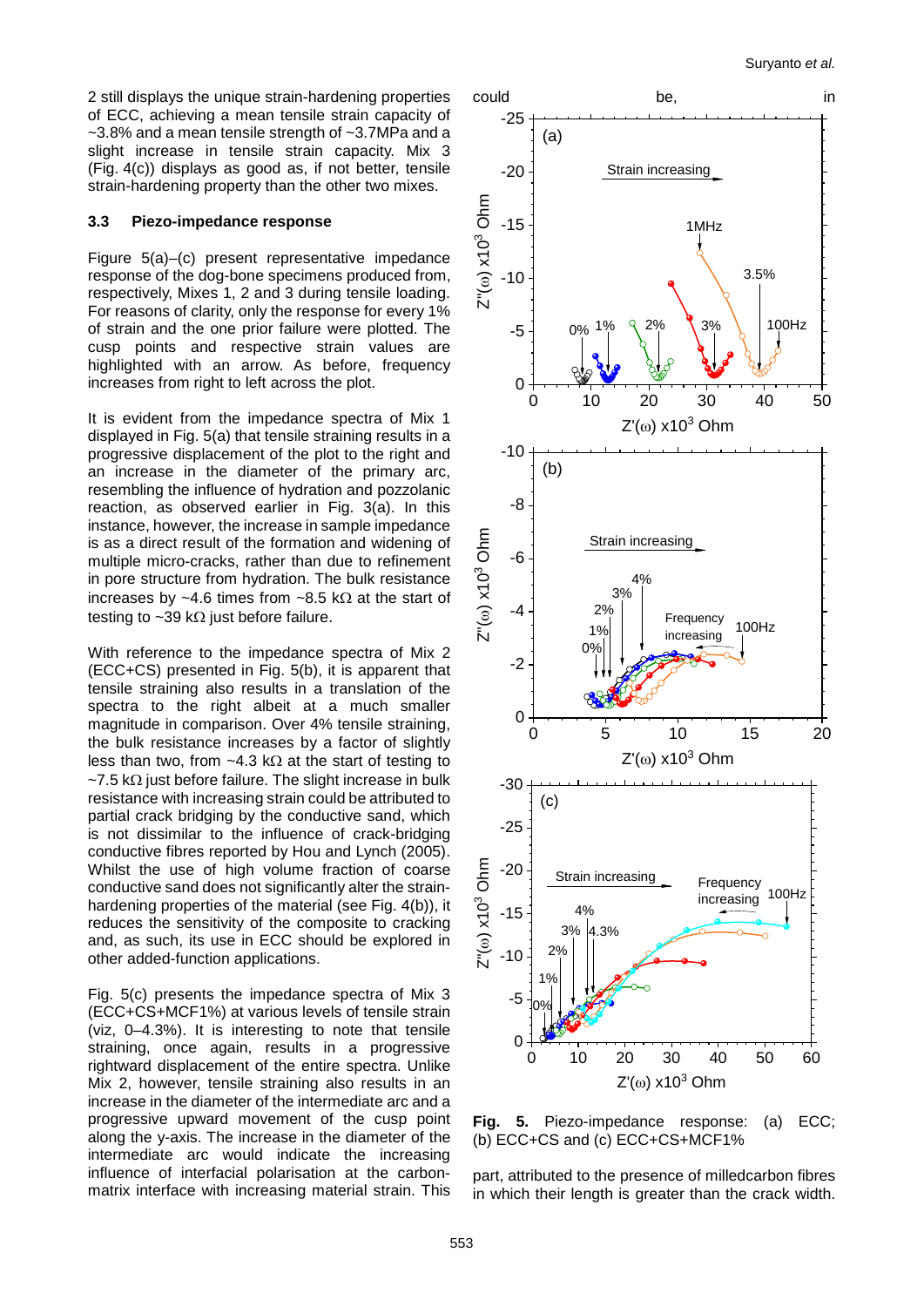#### ICDCS2018: TIM05

As these fibres bridge the micro-cracks, charges develop as current passes across the interface between the cement matrix and the milled carbon fibres, particularly at low frequencies (Suryanto *et al*., 2016b). It is postulated that the apparent increase in the diameter of the intermediate arc with increase in strain is attributed to increasing damage at the milled carbon fibre-matrix interface as the fibres are debonded from the matrix. On application of electrical current, cracked ECC-CS-MCF1% composite will thus have a mixed ionic and electronic conduction process.

Considering the sensitivity to cracking, it is interesting to note from Fig. 5(c) that Mix 3 has a better sensitivity than Mix 2. The bulk resistance is found to increase by a factor of ~4.5, from ~2.6 k $\Omega$  at the start to ~11.8  $k\Omega$  at the end of testing, which is comparable to the sensitivity of Mix 1.

# **4.0 CONCLUSIONS**

Electrical property measurements were carried out to assess the impedance response of three different ECC mixes while curing and when under tensile loading: plain ECC, ECC containing conductive sand at 22% by volume and ECC with a hybrid mix of conductive sand (22% by volume) and milled carbon fibres (1% by volume). The following conclusions can be drawn from the results presented:

- 1. It was found that the bulk resistance during the curing period decreases with increasing volume fractions of conductive fillers. The bulk resistance was found to increase by a factor of ~2.5 from 28 to 91-days curing, indicating the influence of cement hydration and pozzolanic activity.
- 2. When presented in Nyquist format, the addition of conductive fillers was shown to transform the classic, single bulk-arc response to a two-arc bulk response. The emergence of the new arc is due to induced polarisation at carbon-matrix interface.
- 3. The addition of conductive fillers considered in the present work has been found not to negatively affect the unique strain hardening properties of ECC.
- 4. Tensile straining was found to displace the entire impedance spectra to the right, indicating an overall increase in impedance with increasing strain. This is as a result of microcrack formation.
- 5. To maintain, or even improve, the sensitivity of the composite to cracking, the use of conductive inclusions smaller than the average microcrack width of ECC is recommended.

Regarding the potential application of this particular cement composite, the work presented would suggest that the microcrack formation in ECC could be exploited to monitor tension-related damage in a controlled manner.

#### **Acknowledgement**

Funding from the Engineering and Physical Sciences<br>Research Council, UK (Research Grants Research Council, UK (Research Grants EP/N028597/1) is gratefully acknowledged. The authors also wish to acknowledge material donations from ELG carbon fibre, Boud Minerals, Kuraray GmbH and BASF UK.

#### **References**

- Azhari, F., Banthia N., 2012. Cement-based sensors for piezoresistive sensing. Cement and Concrete Composites, 34(7):866-873.
- BSI, 2011. Cement. Composition, specifications and conformity criteria for common cements. BS EN 197-1:2011.
- Consiglio, R., Baker, D.R., Paul, G. , Stanley, H.E., 2003. Continuum percolation thresholds for mixtures of spheres of different sizes. Physica A: Statistical Mechanics & its Applications, 319:49-55.
- Garboczi, E.J., Bentz, D.P., 1996. Multi-scale picture of concrete and its transport properties. National Institute of Standards & Technology Internal Report 5900, 52 p.
- Hou, T.C., Lynch, J.P., 2005. Conductivity-based strain monitoring and damage characterization of fiber reinforced cementitious structural components. In: Proceedings of SPIE 12th Annual International Symposium on Smart Structures and Materials, San Diego, CA, USA, 2005, pp. 419-430.
- Mason, T.O., Campo, M.A., Hixson, A.D., Woo, L.Y., 2002. Impedance spectroscopy of fiber-reinforced cement composites. Cement and Concrete Composites, 24(5): 457-465.
- McCarter, W.J., Brousseau, R., 1990. The A.C. response of hardened cement paste. Cement and Concrete Research, 20(6):891-900.
- McCarter, W.J., Starrs, G. , Chrisp, T.M., Banfill, P.F.G. , 2007. Activation energy and conduction in carbon fibre reinforced cement matrices. Journal of Materials Science, 42(6):2200-2203.
- McCarter, W.J., Starrs, G. , Chrisp, T.M., 2004. The complex impedance response of fly-ash cements revisited. Cement and Concrete Research, 34(10): 1837-1843.
- McCarter, W.J., Chrisp, T.M., Starrs, G. , Adamson, A., Owens, E., Basheer, P.A.M., Nanukuttan, S., Srinivasan, S., Holmes, N, 2012. Developments in performance monitoring of concrete exposed to extreme environments. ASCE Journal of Infrastructure Systems, 18(3): 167-175.